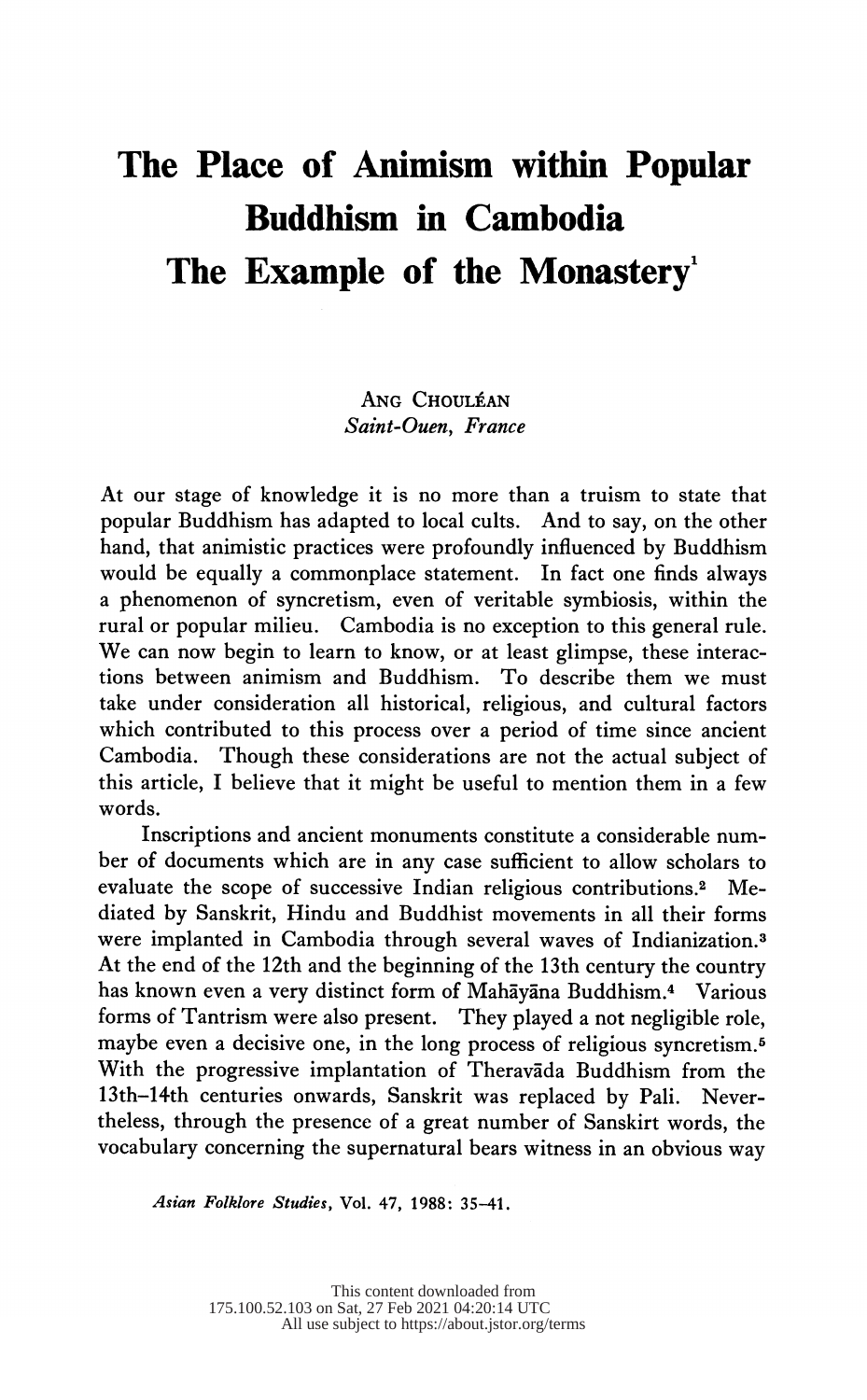## ANG CHOULEAN

 to the adoption within the belief system, since ancient times, of Indian rites and concepts.6 For that reason we see that since the time of ancient Cambodia the main enduring characteristic in the elaboration of Khmer religious thought was the search for harmony between the local animistic foundation and Indian philosophico-spiritual contributions. With the adoption of Theravada the system acquires its ultimate enrich ment. While preserving the elements of its Brahmanic inheritance, Theravada succeeded in inculcating a strong preoccupation with moral and spiritual matters even among the most common strata of the society.

 This brings us to the main subject of this paper. To keep it short, I wish only to give a few illustrations of the phenomenon of syncretism and I take the Buddhist monastery as the most striking manifestation of this phenomenon. In doing this I am not concerned with any par ticular monastery. What I am concerned with is the phenomenon of syncretism unfolding right in the midst of the center of Buddhist ac tivity, which is the monastery. Three essential points appear to me as pertinent.

I) The Sacred Geography of the Monastery.<sup>7</sup> Very schematically the monastery is organized in relation to the temple  $(vih\bar{a}r)$  which is its center. From the ritual point of view it comprises two sacred perimeters, From the ritual point of view it comprises two sacred perimeters, which are successive and concentric. The first, which delimits the temple, is defined by eight sima (Sanskrit and Pali for "limit" or " boundary "), on the eight cardinal and intercardinal points, often materially expressed by stone landmarks called "leaves."<sup>8</sup> It separates the sacred territory of the temple from the rest of the monastery which, though less tabooed than the first perimeter, nevertheless remains more or less ritually marked in comparison to the profane territory of the village. It is generally surrounded by an enclosure. Most often there is in the northeast corner a hut of the animistic spirit *anak tā*.<sup>9</sup> Here we are not concerned with the *anak tā* who exercises his dominion over the whole village community. Indeed the village tutelary spirit has his own hut, in a place situated in relation to the whole built up area (often also in the northeast), and not in relation to the monastery. The spirit we are concerned with is called correctly *anak tā vatt*<sup>10</sup> and indeed his authority does not seem to extend much outside the monastic space.<sup>11</sup> Yet this should in no case divert or attenuate our attention, because the presence of an *anak tā* spirit in a monastery is systematic. It means that this distinguished space regularly includes in its midst-materially expressed-the animistic spirit *anak tā* to ritually mark its space in a manner analogous to the way village space is organized. It goes with out saying that this spirit publicly receives offerings from the faithful of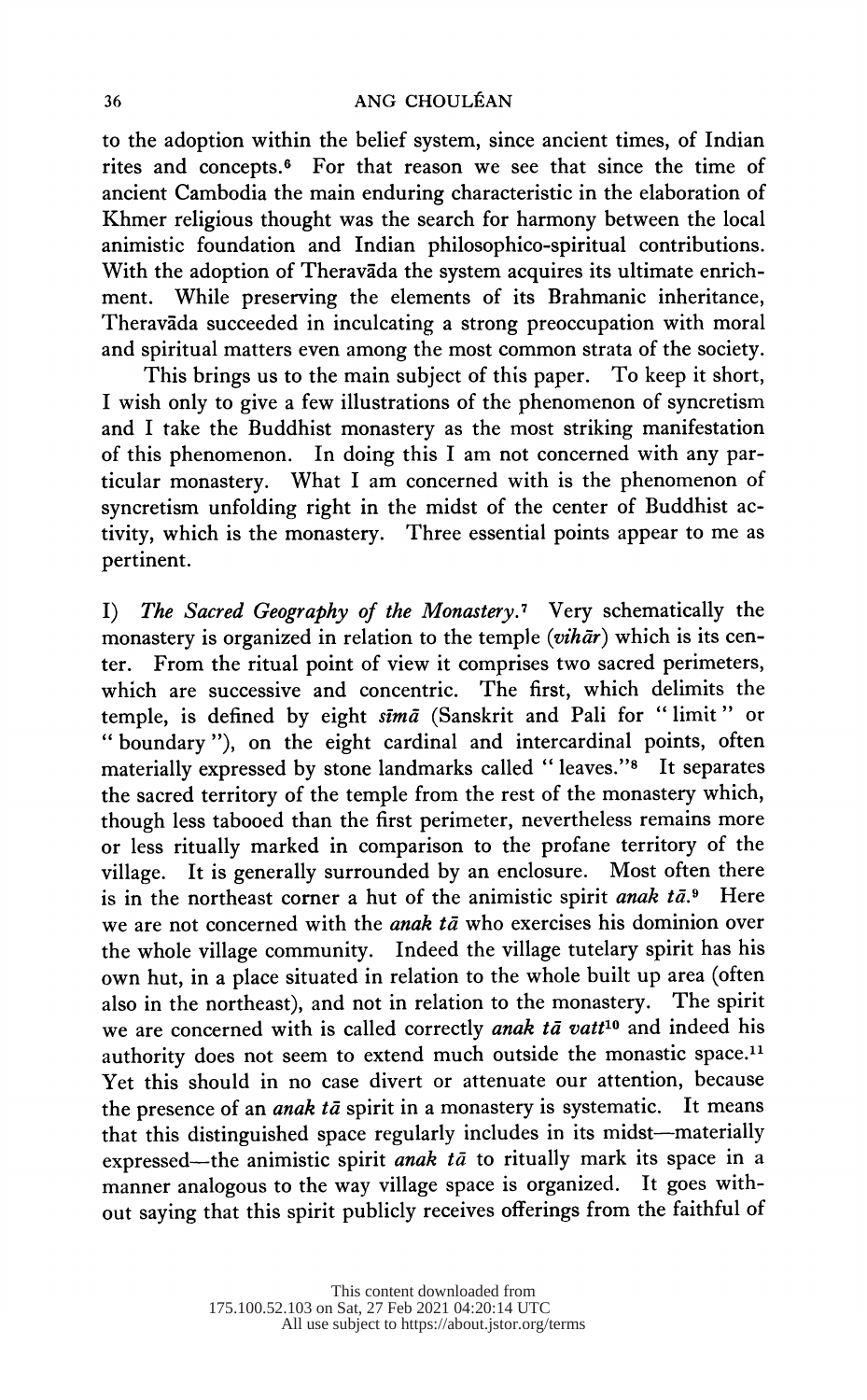the monastery. Moreover he watches over the observance of good Buddhist practice. Thus he does not tolerate unsuitable conduct within the enclosure, for instance urinating, or uttering offensive words there.

 II) Arrogation of the Supernatural Power of the Buddha by an Animistic Spirit. To describe this second point of reflection I must add a few words about a type of animistic spirits connected with violent death.12 These are the  $\frac{br\bar{a}\gamma}{\gamma}$ , spirits of women who died in childbirth, or spirits of virgins. These are by far the most dangerous spirits, because they are the most malicious in the whole Khmer animistic pantheon. Be cause of their tragic death, they are the bearers of extreme impurity. Impurity is the source of great danger, but at the same time it generates formidable magical energy. This is what explains the seemingly con tradictory character of attitudes observed in regard to the  $br\bar{a}y$ . Indeed people repel them-naturally-either by individual exorcism or by a collective chase. Yet at the same time, in a direct or indirect way, the villagers appeal for their cooperation whenever they perform a magical rite, whatever its nature and extent may be. Naturally, in a Buddhist monastery, it is their aspect of " providers of magic virtue " that is re tained by the faithful. And the  $\frac{b\pi}{y}$  are present there in many forms:

 1) A monastery often possesses a racing pirogue carefully lodged in a shed. Once a year this boat is taken down and floated on water to compete with other such craft which belong to other monasteries of the region. These annual races are among the most important events in the year. One employs all possible means to win, as the prestige of the monastery is at stake, and so also that of all its parishioners.<sup>13</sup> Among these means magic appears as determinant, indeed all competitors ap peal to it, at least in the traditional milieu. And as the  $br\bar{a}y$  can dispense magical power, people naturally turn to her. The  $b r \bar{a} \gamma$  resides in the boat itself, being assigned the function of a guardian, and she is " nour ished " regularly by the monks, often even by the abbot. This " socialization " of the  $\frac{b}{q}$  is nevertheless only relative. This spirit may reveal her original nature-which is fundamentally malicious-by causing for instance a miscarriage in a pregnant woman who passed by chance in front of her,14 that is in front of the pirogue. Therefore one should always take every precaution with respect to her.

2) If the above example shows how a  $\frac{dr}{dy}$  may be in a way adopted by a monastery, the following example goes even further in this direc tion. Here we see how a female spirit of inauspicious death arrogates, so to say, Buddha's supernatural powers to herself. Indeed this time it is the vihar itself which shelters a bray and accepts her as a guardian. She dwells generally in the pedestal of the main statue of the temple.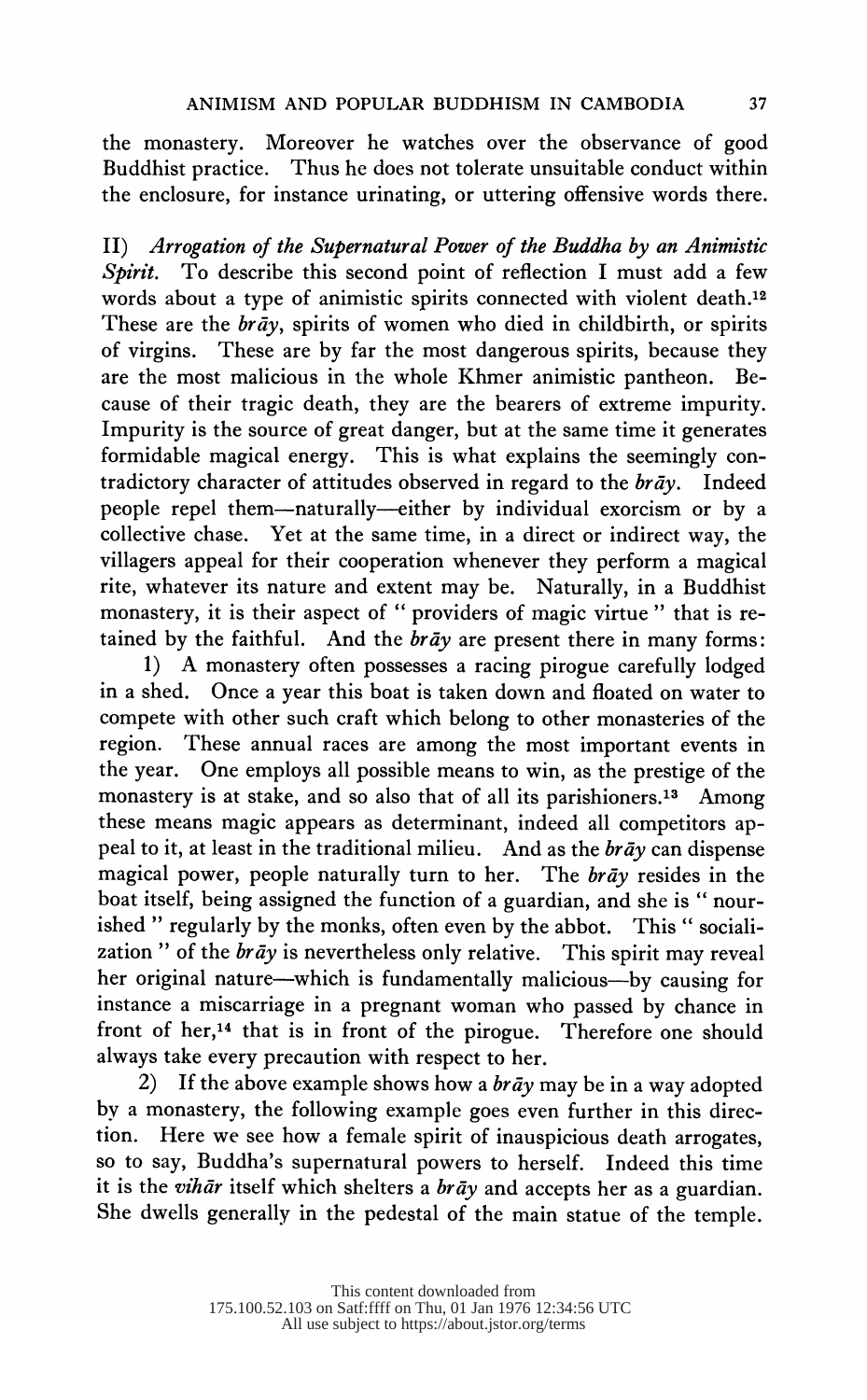# ANG CHOULEAN

 Nobody may profane the sacred edifice in any way whatsoever under the penalty of being immediately punished by its guardian. Thus the  $\frac{b \cdot \bar{a}}{y}$  changes from an eminently malevolent spirit into a guardian of correct Buddhist cult. Thus occurs a formidable act of syncretism between ancestral animism of the Khmers and Buddhism. To merit and as sume this respectable function as a protectress of the sanctuary, the  $b r \bar{a} y$  must totally change her behavior. She is no more motivated by wicked ness. Henceforth her actions are dictated by a steadfast obsession to enforce respect for Buddha's religion. All the same, her original per sonality is not completely effaced. This is what justifies, in my sense, the word "syncretism "-because she preserves at least two specific qualities. First of all there are her physical characteristics, as if to re mind us of her origin. Indeed, on certain nights, for example on " holy days," one may glimpse lights momentarily flashing from the vihar. Now in her wild state the non-buddhicized malevolent  $\frac{dr}{dr}$  wanders in nature or roams in the village in the shape of a ball of fire emitting sparks. The second characteristic concerns her great supernatural pow er which is essential for the function of a guardian which is ascribed to her. As if to conform to her entry into the religious world, she bears As if to conform to her entry into the religious world, she bears several names which all tend to identify her with the supernatural power of the Buddha, making her in a way the personification of this power. She is called, indeed, *brāy pallank* ("*brāy* residing in the pedestal"), or *brāy brah pāramī*, or simply and more frequently *pāramī* (" perfection "). The word parami here refers directly to the "Ten Perfections" realized by the Buddha, but the people retain from it chiefly the meaning of superhuman power. The villagers place the Buddha, as it should be, on the highest level. His dimension is essentially of a spiritual and moral order. He is there to guide them, to help them accumulate merit through pious works, to shape their future whether for this life or for the next. He is there to insure the transfer of merits to relatives so journing in another world. In short he is there to aid them both to see and to aim far ahead.

 But our existence comprises also immediate, more mundane, prob lems which require solutions based on an equally immediate effective ness. When people need to realize a wish, individual or collective, or to avert a calamity, it seems that they turn more readily to  $p\bar{a}$ rami, in other words to the  $\frac{br\bar{a}y}{y}$  who converted to Buddhism.

 III) The Practice of Monks. Finally, the third element of reflection on the interweaving of Buddhism and animism concerns the practices of monks themselves. Here, again, I shall confine myself to a very brief indication. Indeed, the monks devote themselves, apart from their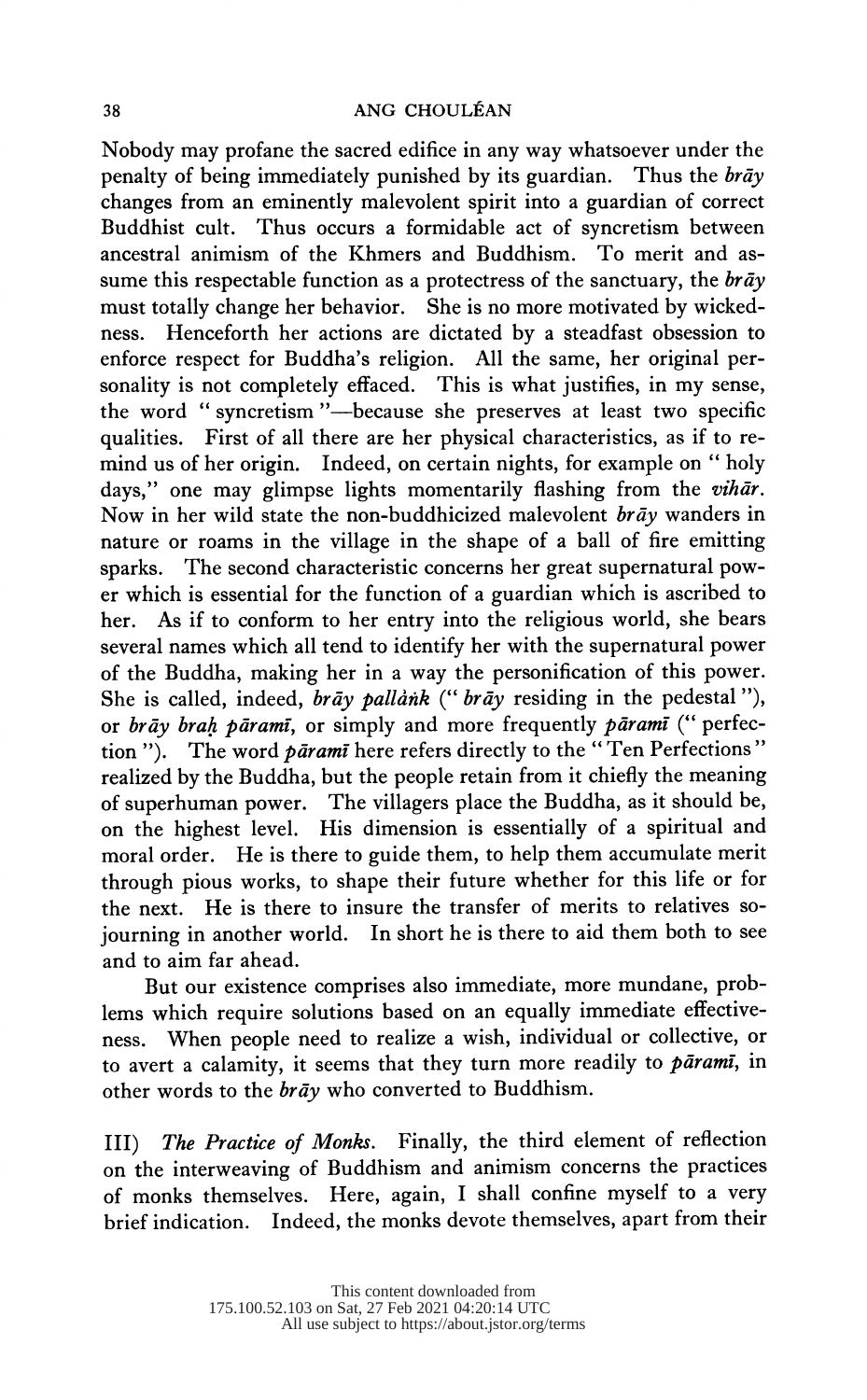purely religious and spiritual activities, also to other activities which nevertheless form part of their duties. Some of these make a more or less direct appeal to magic. For instance, when practicing their tradi tional medicine, they do not hesitate to utilize means relevant to magic to exorcise a victim of witchcraft, to consecrate an amulet, to produce a kansaen yantr, and so forth.

 Monks often keep in touch with spirits, if not regularly, then at least occasionally. It is known that some of them, for the sake of vil lagers, devote themselves to nocturnal meditation in the forest, close to the residence of a spirit, in order to receive from the latter the next winning lottery numbers.

As for the individual practice of solitary asceticism called *dhutang*  (" means of purification," thirteen in number), this may sometimes as sume a frankly animistic form. Secluded in the forest the monk hopes to encounter a spirit with a view to acquiring from it some superhuman power.15 If the meeting takes place, the spirit will not fail to subject him to a series of more or less unendurable trials in the form of ap paritions and all sorts of manifestations. Only when the monk's resist ance has been proven will he be taught magic formulas, healing arts, and so forth.

 Lastly it happens that monks who are not versed in magic them selves may seek help from lay magicians if need be. For example, be fore giving an exceptionally important sermon when his eloquence-or more exactly the illusion of his eloquence exercised on a pious audience -is at stake, a monk may take recourse to a magician to provide himself with a magic charm. The efficacy of this philter, which is nothing else than the love philter called  $\mathsf{sneh}$ ,<sup>16</sup> lasts through the sermon during which even the most miserable preacher easily beguiles the faithful.

 I have purposely drawn my examples exclusively from the monas tery to illustrate the phenomenon of acculturation between Buddhism and animism. Since the monastery is the most visible and elaborate expression of village culture, I believe that the facts taken from its fold are among the most representative.

# NOTES

 1. This paper was presented at the XXXIInd ICANAS held in Hamburg in summer 1986 and was prepared specially for this occasion. I prefer to basically re tain its original form and tenor. Nevertheless I have augmented the text with notes on some elements of supplementary ideas and with essential bibliographic references in view of its publication.

 The English translation was done by Ms. Milada Kalab (University of Durham, England) to whom I express my sincere thanks.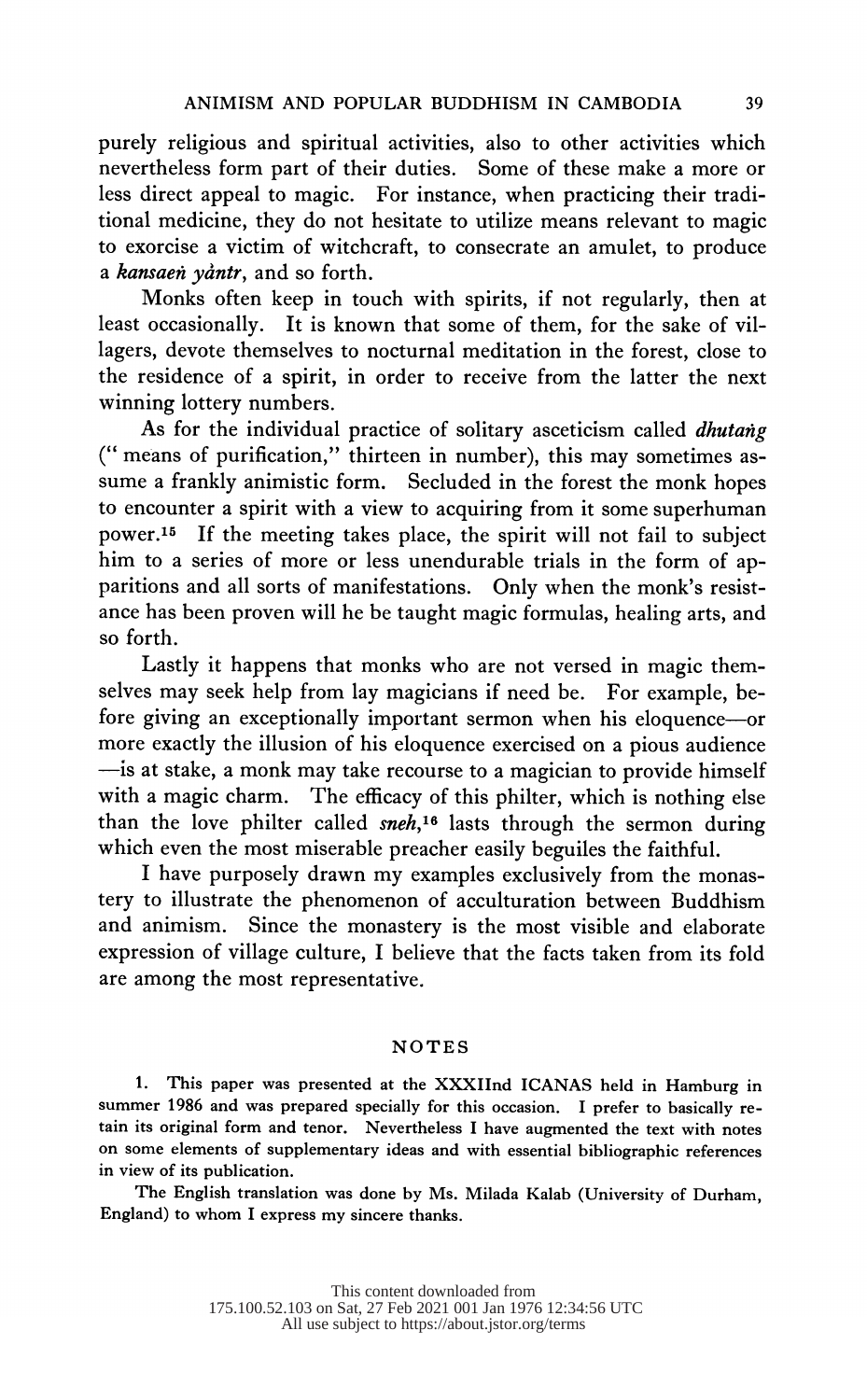2. Among the Old Khmer inscriptions so far collected, the related ancient epi graphs date from the 5th to the 14th centuries.

3. Cf. G. Coedès (1964).<br>4. The latest and most

The latest and most important work concerning this question is by B.P. Groslier (1973).

 5. Future research on modes of the phenomenon of acculturation should strongly rely on a more extensive and more accurate knowledge of such forms of Tantrism. At present we still lack such knowledge. Fortunately, for the purpose of gaining protection and magical power, there still exist a certain number of facts, traces, and clues, such as the kansaen yantr (squares of cloth inscribed with mandalas, formulas and sacred syllables), formulas and esoteric treatises which Au Chhieng defines as "Tantric" in his Catalogue du Fonds khmer de la Bibliothèque Nationale (1953, for instance manuscripts Nos. 89, 140, 294, etc.). A study based on these documents would surely shed new light which would form a counterpart to the result of epigraphic research in this domain. For the latter I wish to refer the reader to K. Bhattacharya (1961).

 6. Having made an inventory of these terms and compiled a lexicon, Madame Saveros Pou and myself have communicated our observations and general considera tions about this vocabulary to the Soci6te Asiatique in Paris in May 1986.

7. Or, if one prefers, the organization of monastic space, of a symbolic microcosm.

8. The main sacralizing landmark called  $\sin \tilde{a}$  kil is situated in the center of the sanctuary. On the subject of these boundary stones of consecration, cf. M. Giteau (1969).

 9. Pierre Paris (1941) maintains that the spirit hut is always situated outside the enclosure. But according to my personal enquiries the hut may be found also, even if in a slightly smaller proportion, within this enclosure.

10. Namely " anak tā of the monastery."

 11. In the plain of Viangchan in Laos, monasteries contain a spirit house of the same kind, the phi khoun vatt or " patron spirit of the monastery." Cf. G. Condominas (1968).

12. For a more detailed description of animistic spirits, especially the anak  $t\bar{a}$ and the bray, cf. Ang Chouléan (1986), especially chapters VI and XII.

13. The boat races take place annually in the month of kattik (November-De cember), after the three months' retreat of the monks has ended. At the time of the competition one places on both sides of the prow of the craft removable eyes which must be taken off as soon as the race is finished. This indicates how much the pirogue is " animated," and consequently alive.

 14. It is believed that in the supernatural world the malevolent spirits by pref erence attack " similar beings." It is thus that the  $br\tilde{a}y$ , the spirit of a woman who died in childbirth, has for her principal target pregnant women and women in labor, those very beings whose situation she experienced just before she suddenly died in the midst of an unfinished cycle. On this subject see Ang Chouléan (1982).

 15. This type of monk is sometimes regarded by the villagers as a quasi-super natural being. While he practices ascetic mortifications more than other monks, with a view to achieving purification, he is admired, feared, and solicited by all because of his formidable power to work miracles, which is the sought after fruit of his effort.

16. Concerning love charms, cf. Ang. Chouléan (1980).